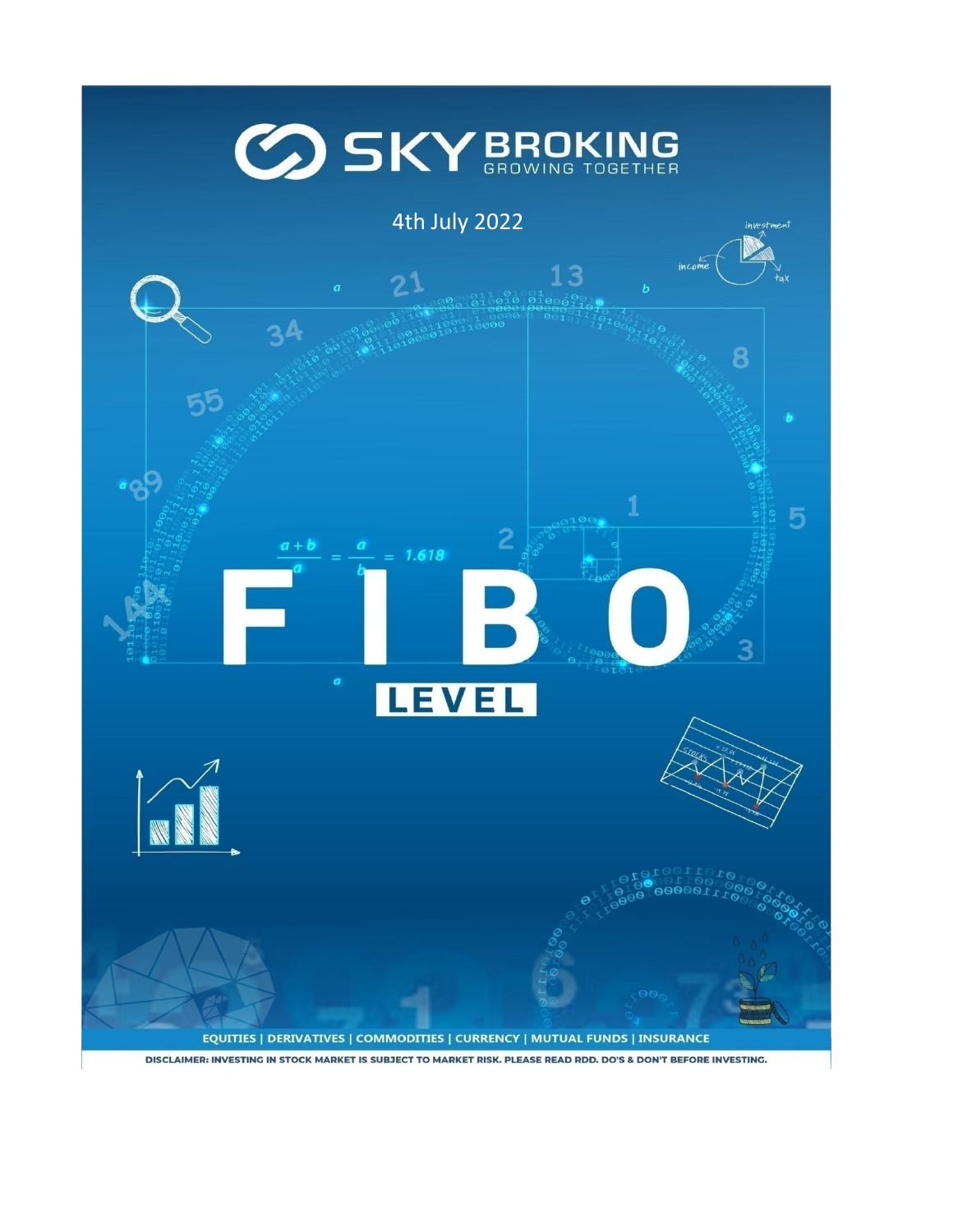| NIFTY 50                 | <b>INTRADAY</b> |
|--------------------------|-----------------|
| R <sub>3</sub>           | 15969           |
| R <sub>2</sub>           | 15861           |
| R1                       | 15794           |
| <b>Buy Above</b>         | 15740           |
| <b>Fibo Pivot</b>        | 15686           |
| <b>Sell Below</b>        | 15632           |
| S <sub>1</sub>           | 15578           |
| S <sub>2</sub>           | 15511           |
| S <sub>3</sub>           | 15403           |
|                          |                 |
| <b>ADANIPORTS</b>        | <b>INTRADAY</b> |
| R <sub>3</sub>           | 695.3           |
| R <sub>2</sub>           | 686.1           |
| $R1$                     | 680.5           |
| <b>Buy Above</b>         | 675.9           |
| <b>Fibo Pivot</b>        | 671.3           |
| <b>Sell Below</b>        | 666.7           |
| S <sub>1</sub>           | 662.1           |
| S <sub>2</sub>           | 656.5           |
| S <sub>3</sub>           | 647.3           |
|                          |                 |
| <b>BAJAJ-AUTO</b>        | <b>INTRADAY</b> |
| R <sub>3</sub>           | 3712.4          |
|                          |                 |
| R <sub>2</sub>           | 3682.8          |
| $R1$                     | 3664.4          |
| <b>Buy Above</b>         | 3649.6          |
| <b>Fibo Pivot</b>        | 3634.8          |
| <b>Sell Below</b>        | 3620.0          |
| S <sub>1</sub>           | 3605.2          |
| <b>S2</b>                | 3586.8          |
| S <sub>3</sub>           | 3557.2          |
|                          |                 |
| <b>BHARTIARTL</b>        | <b>INTRADAY</b> |
| R <sub>3</sub>           | 694.9           |
| R2                       | 687.3           |
| R1                       | 682.6           |
| <b>Buy Above</b>         | 678.9           |
| <b>Fibo Pivot</b>        | 675.1           |
| <b>Sell Below</b>        | 671.3           |
| $\overline{\mathsf{S1}}$ | 667.5           |

| <b>NIFTY 50</b>   | <b>INTRADAY</b> | <b>NIFTY BANK</b> | <b>INTRADAY</b> | <b>NIFTY FINSERV</b> | <b>INTRADAY</b> |
|-------------------|-----------------|-------------------|-----------------|----------------------|-----------------|
| R <sub>3</sub>    | 15969           | R <sub>3</sub>    | 34015           | R <sub>3</sub>       | 15897           |
| <b>R2</b>         | 15861           | <b>R2</b>         | 33791           | <b>R2</b>            | 15759           |
| R1                | 15794           | R1                | 33653           | R1                   | 15674           |
| <b>Buy Above</b>  | 15740           | <b>Buy Above</b>  | 33541           | <b>Buy Above</b>     | 15606           |
| <b>Fibo Pivot</b> | 15686           | <b>Fibo Pivot</b> | 33429           | <b>Fibo Pivot</b>    | 15537           |
| <b>Sell Below</b> | 15632           | <b>Sell Below</b> | 33317           | <b>Sell Below</b>    | 15468           |
| S <sub>1</sub>    | 15578           | S <sub>1</sub>    | 33205           | S <sub>1</sub>       | 15399           |
| <b>S2</b>         | 15511           | <b>S2</b>         | 33067           | <b>S2</b>            | 15315           |
| S <sub>3</sub>    | 15403           | S <sub>3</sub>    | 32843           | S <sub>3</sub>       | 15177           |
|                   |                 |                   |                 |                      |                 |

| <b>ADANIPORTS</b> | <b>INTRADAY</b> | <b>ASIANPAINT</b> | <b>INTRADAY</b> | <b>AXISBANK</b>   | <b>INTRADAY</b> |
|-------------------|-----------------|-------------------|-----------------|-------------------|-----------------|
| R <sub>3</sub>    | 695.3           | R <sub>3</sub>    | 2841.1          | R <sub>3</sub>    | 655.6           |
| R <sub>2</sub>    | 686.1           | <b>R2</b>         | 2804.8          | R <sub>2</sub>    | 649.9           |
| R1                | 680.5           | R1                | 2782.3          | R1                | 646.4           |
| <b>Buy Above</b>  | 675.9           | <b>Buy Above</b>  | 2764.2          | <b>Buy Above</b>  | 643.6           |
| <b>Fibo Pivot</b> | 671.3           | <b>Fibo Pivot</b> | 2746.1          | <b>Fibo Pivot</b> | 640.8           |
| <b>Sell Below</b> | 666.7           | <b>Sell Below</b> | 2727.9          | <b>Sell Below</b> | 638.0           |
| S <sub>1</sub>    | 662.1           | S <sub>1</sub>    | 2709.8          | S <sub>1</sub>    | 635.1           |
| S <sub>2</sub>    | 656.5           | <b>S2</b>         | 2687.3          | S <sub>2</sub>    | 631.6           |
| S <sub>3</sub>    | 647.3           | S <sub>3</sub>    | 2651.1          | S <sub>3</sub>    | 626.0           |

| <b>BAJAJ-AUTO</b> | <b>INTRADAY</b> | <b>BAJAJFINSV</b> | <b>INTRADAY</b> | <b>BAJFINANCE</b> |
|-------------------|-----------------|-------------------|-----------------|-------------------|
| R <sub>3</sub>    | 3712.4          | R <sub>3</sub>    | 11746.7         | R <sub>3</sub>    |
| R <sub>2</sub>    | 3682.8          | <b>R2</b>         | 11511.5         | R <sub>2</sub>    |
| R1                | 3664.4          | R1                | 11366.2         | R1                |
| <b>Buy Above</b>  | 3649.6          | <b>Buy Above</b>  | 11248.5         | <b>Buy Above</b>  |
| <b>Fibo Pivot</b> | 3634.8          | <b>Fibo Pivot</b> | 11130.9         | <b>Fibo Pivot</b> |
| <b>Sell Below</b> | 3620.0          | <b>Sell Below</b> | 11013.3         | <b>Sell Below</b> |
| S <sub>1</sub>    | 3605.2          | S <sub>1</sub>    | 10895.7         | S <sub>1</sub>    |
| <b>S2</b>         | 3586.8          | <b>S2</b>         | 10750.4         | S <sub>2</sub>    |
| S <sub>3</sub>    | 3557.2          | S3                | 10515.1         | S <sub>3</sub>    |

| <b>BHARTIARTL</b> | <b>INTRADAY</b> | <b>BPCL</b>       | <b>INTRADAY</b> | <b>BRITANNIA</b>  | <b>INTRADAY</b> |
|-------------------|-----------------|-------------------|-----------------|-------------------|-----------------|
| R <sub>3</sub>    | 694.9           | R <sub>3</sub>    | 328.0           | R <sub>3</sub>    | 3720.1          |
| R <sub>2</sub>    | 687.3           | <b>R2</b>         | 322.8           | R <sub>2</sub>    | 3648.3          |
| R1                | 682.6           | R1                | 319.6           | R1                | 3603.9          |
| <b>Buy Above</b>  | 678.9           | <b>Buy Above</b>  | 317.0           | <b>Buy Above</b>  | 3568.0          |
| <b>Fibo Pivot</b> | 675.1           | <b>Fibo Pivot</b> | 314.4           | <b>Fibo Pivot</b> | 3532.1          |
| <b>Sell Below</b> | 671.3           | <b>Sell Below</b> | 311.8           | <b>Sell Below</b> | 3496.2          |
| S <sub>1</sub>    | 667.5           | S <sub>1</sub>    | 309.3           | S <sub>1</sub>    | 3460.3          |
| <b>S2</b>         | 662.8           | <b>S2</b>         | 306.1           | <b>S2</b>         | 3415.9          |
| S <sub>3</sub>    | 655.3           | S <sub>3</sub>    | 300.9           | S <sub>3</sub>    | 3344.1          |

| <b>NIFTY FINSERV</b> | <b>INTRADAY</b> |
|----------------------|-----------------|
| R <sub>3</sub>       | 15897           |
| R <sub>2</sub>       | 15759           |
| R1                   | 15674           |
| <b>Buy Above</b>     | 15606           |
| <b>Fibo Pivot</b>    | 15537           |
| <b>Sell Below</b>    | 15468           |
| S <sub>1</sub>       | 15399           |
| <b>S2</b>            | 15315           |
| S3                   | 15177           |

| <b>AXISBANK</b>   | <b>INTRADAY</b> |
|-------------------|-----------------|
| R <sub>3</sub>    | 655.6           |
| R <sub>2</sub>    | 649.9           |
| R1                | 646.4           |
| <b>Buy Above</b>  | 643.6           |
| <b>Fibo Pivot</b> | 640.8           |
| <b>Sell Below</b> | 638.0           |
| S <sub>1</sub>    | 635.1           |
| S <sub>2</sub>    | 631.6           |
| S3                | 626.0           |

| <b>BAJFINANCE</b> | <b>INTRADAY</b> |
|-------------------|-----------------|
| R <sub>3</sub>    | 5826.7          |
| R <sub>2</sub>    | 5712.5          |
| R1                | 5642.0          |
| <b>Buy Above</b>  | 5584.9          |
| <b>Fibo Pivot</b> | 5527.8          |
| <b>Sell Below</b> | 5470.7          |
| S <sub>1</sub>    | 5413.6          |
| <b>S2</b>         | 5343.1          |
| S3                | 5228.9          |

| <b>BRITANNIA</b>  | <b>INTRADAY</b> |
|-------------------|-----------------|
| R <sub>3</sub>    | 3720.1          |
| R <sub>2</sub>    | 3648.3          |
| R1                | 3603.9          |
| <b>Buy Above</b>  | 3568.0          |
| <b>Fibo Pivot</b> | 3532.1          |
| <b>Sell Below</b> | 3496.2          |
| S <sub>1</sub>    | 3460.3          |
| S2                | 3415.9          |
| S <sub>3</sub>    | 3344.1          |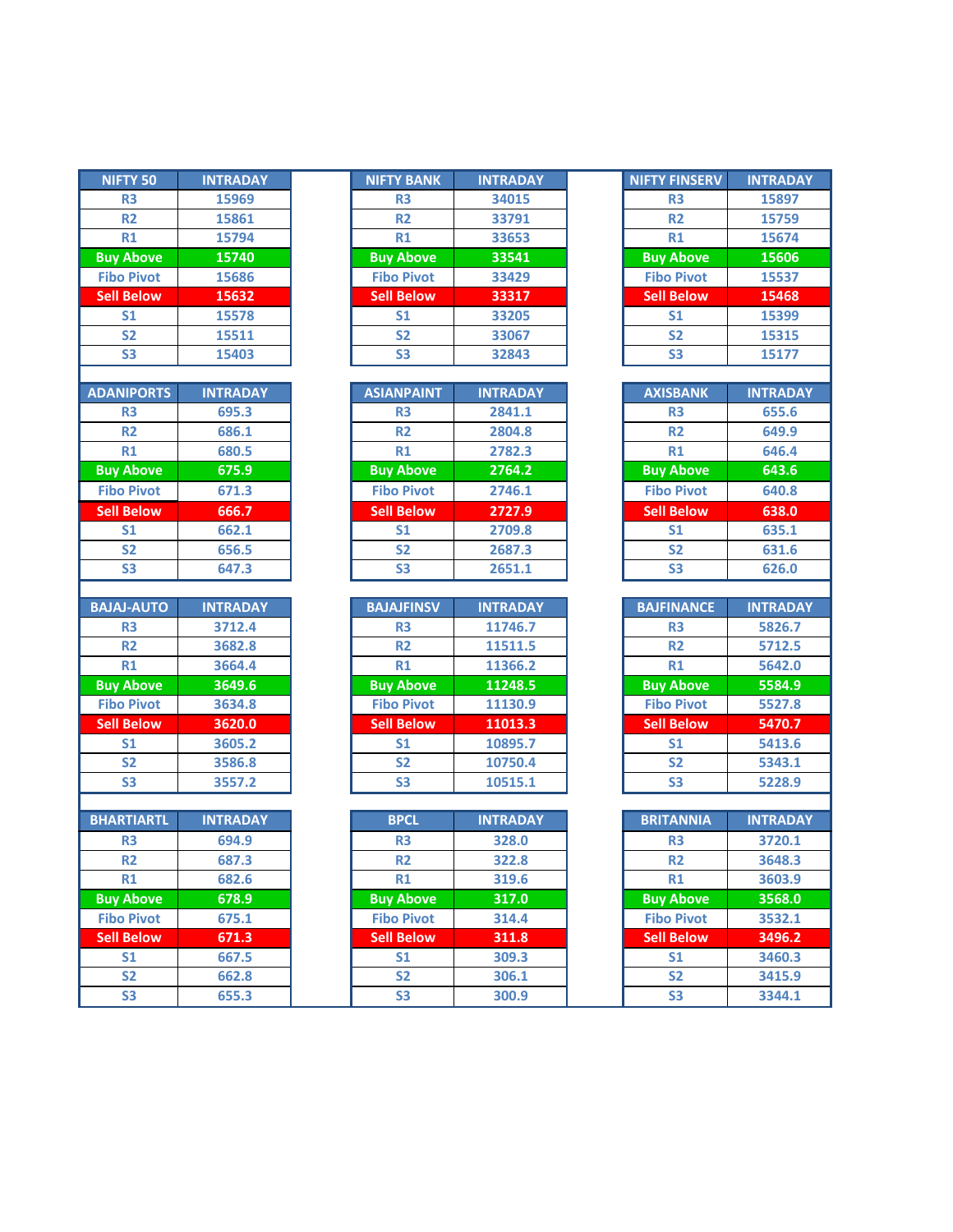| <b>CIPLA</b>         | <b>INTRADAY</b> |
|----------------------|-----------------|
| R <sub>3</sub>       | 983.7           |
| <b>R2</b>            | 966.6           |
| R1                   | 956.0           |
| <b>Buy Above</b>     | 947.4           |
| <b>Fibo Pivot</b>    | 938.9           |
| <b>Sell Below</b>    | 930.3           |
| S <sub>1</sub>       | 921.7           |
| S <sub>2</sub>       | 911.1           |
| S3                   | 894.0           |
|                      |                 |
| <b>DRREDDY</b>       | <b>INTRADAY</b> |
| R3                   | 4461.9          |
| R2                   | 4421.8          |
| R1                   | 4397.1          |
| <b>Buy Above</b>     | 4377.0          |
| <b>Fibo Pivot</b>    | 4357.0          |
| <b>Sell Below</b>    | 4336.9          |
| S <sub>1</sub>       | 4316.9          |
| <b>S2</b>            | 4292.1          |
| S <sub>3</sub>       | 4252.0          |
|                      |                 |
|                      |                 |
| <b>HCLTECH</b>       | <b>INTRADAY</b> |
| R3                   | 990.9           |
| R2                   | 984.3           |
| R1                   | 980.3           |
| <b>Buy Above</b>     | 977.0           |
| <b>Fibo Pivot</b>    | 973.7           |
| <b>Sell Below</b>    | 970.4           |
| S <sub>1</sub>       | 967.1           |
| S <sub>2</sub>       | 963.0           |
| S3                   | 956.4           |
|                      |                 |
| <b>HDFCLIFE</b>      | <b>INTRADAY</b> |
| R <sub>3</sub>       | 584.5           |
| R <sub>2</sub>       | 574.3           |
| R1                   | 568.0           |
| <b>Buy Above</b>     | 562.9           |
| <b>Fibo Pivot</b>    | 557.8           |
| <b>Sell Below</b>    | 552.7           |
| S <sub>1</sub>       | 547.5           |
|                      |                 |
| S <sub>2</sub><br>S3 | 541.2<br>531.0  |

| <b>CIPLA</b>      | <b>INTRADAY</b> | <b>COALINDIA</b>  | <b>INTRADAY</b> | <b>DIVISLAB</b>   | <b>INTRADAY</b> |
|-------------------|-----------------|-------------------|-----------------|-------------------|-----------------|
| R <sub>3</sub>    | 983.7           | R <sub>3</sub>    | 191.6           | R <sub>3</sub>    | 3691.3          |
| R <sub>2</sub>    | 966.6           | <b>R2</b>         | 187.9           | <b>R2</b>         | 3665.1          |
| R1                | 956.0           | R1                | 185.6           | R1                | 3648.9          |
| <b>Buy Above</b>  | 947.4           | <b>Buy Above</b>  | 183.8           | <b>Buy Above</b>  | 3635.8          |
| <b>Fibo Pivot</b> | 938.9           | <b>Fibo Pivot</b> | 182.0           | <b>Fibo Pivot</b> | 3622.7          |
| <b>Sell Below</b> | 930.3           | <b>Sell Below</b> | 180.2           | <b>Sell Below</b> | 3609.6          |
| S <sub>1</sub>    | 921.7           | S <sub>1</sub>    | 178.4           | S <sub>1</sub>    | 3596.5          |
| <b>S2</b>         | 911.1           | S <sub>2</sub>    | 176.1           | <b>S2</b>         | 3580.4          |
| S <sub>3</sub>    | 894.0           | S <sub>3</sub>    | 172.5           | S <sub>3</sub>    | 3554.2          |

| <b>DRREDDY</b>    | <b>INTRADAY</b> | <b>EICHERMOT</b>  | <b>INTRADAY</b> | <b>GRASIM</b>     | <b>INTRADAY</b> |
|-------------------|-----------------|-------------------|-----------------|-------------------|-----------------|
| R <sub>3</sub>    | 4461.9          | R <sub>3</sub>    | 2840.4          | R <sub>3</sub>    | 1378.9          |
| <b>R2</b>         | 4421.8          | <b>R2</b>         | 2817.7          | <b>R2</b>         | 1361.8          |
| R1                | 4397.1          | R1                | 2803.7          | R1                | 1351.3          |
| <b>Buy Above</b>  | 4377.0          | <b>Buy Above</b>  | 2792.3          | <b>Buy Above</b>  | 1342.7          |
| <b>Fibo Pivot</b> | 4357.0          | <b>Fibo Pivot</b> | 2781.0          | <b>Fibo Pivot</b> | 1334.2          |
| <b>Sell Below</b> | 4336.9          | <b>Sell Below</b> | 2769.7          | <b>Sell Below</b> | 1325.6          |
| S <sub>1</sub>    | 4316.9          | S <sub>1</sub>    | 2758.3          | S <sub>1</sub>    | 1317.1          |
| <b>S2</b>         | 4292.1          | <b>S2</b>         | 2744.3          | S <sub>2</sub>    | 1306.6          |
| S <sub>3</sub>    | 4252.0          | S <sub>3</sub>    | 2721.6          | S <sub>3</sub>    | 1289.5          |

| <b>HCLTECH</b>    | <b>INTRADAY</b> | <b>HDFC</b>       | <b>INTRADAY</b> | <b>HDFCBANK</b>   | <b>INTRADAY</b> |
|-------------------|-----------------|-------------------|-----------------|-------------------|-----------------|
| R <sub>3</sub>    | 990.9           | R <sub>3</sub>    | 2280.2          | R <sub>3</sub>    | 1377.9          |
| <b>R2</b>         | 984.3           | <b>R2</b>         | 2245.4          | <b>R2</b>         | 1366.4          |
| R1                | 980.3           | R1                | 2224.0          | R1                | 1359.4          |
| <b>Buy Above</b>  | 977.0           | <b>Buy Above</b>  | 2206.6          | <b>Buy Above</b>  | 1353.7          |
| <b>Fibo Pivot</b> | 973.7           | <b>Fibo Pivot</b> | 2189.2          | <b>Fibo Pivot</b> | 1347.9          |
| <b>Sell Below</b> | 970.4           | <b>Sell Below</b> | 2171.9          | <b>Sell Below</b> | 1342.2          |
| S <sub>1</sub>    | 967.1           | S <sub>1</sub>    | 2154.5          | S <sub>1</sub>    | 1336.5          |
| <b>S2</b>         | 963.0           | <b>S2</b>         | 2133.0          | <b>S2</b>         | 1329.4          |
| S <sub>3</sub>    | 956.4           | S <sub>3</sub>    | 2098.3          | S <sub>3</sub>    | 1318.0          |
|                   |                 |                   |                 |                   |                 |

| <b>HDFCLIFE</b>   | <b>INTRADAY</b> | <b>HEROMOTOCO</b> | <b>INTRADAY</b> | <b>HINDALCO</b>   | <b>INTRADAY</b> |
|-------------------|-----------------|-------------------|-----------------|-------------------|-----------------|
| R <sub>3</sub>    | 584.5           | R <sub>3</sub>    | 2825.7          | R <sub>3</sub>    | 350.8           |
| R <sub>2</sub>    | 574.3           | <b>R2</b>         | 2792.6          | <b>R2</b>         | 345.9           |
| R1                | 568.0           | R1                | 2772.2          | R1                | 342.9           |
| <b>Buy Above</b>  | 562.9           | <b>Buy Above</b>  | 2755.6          | <b>Buy Above</b>  | 340.5           |
| <b>Fibo Pivot</b> | 557.8           | <b>Fibo Pivot</b> | 2739.1          | <b>Fibo Pivot</b> | 338.1           |
| <b>Sell Below</b> | 552.7           | <b>Sell Below</b> | 2722.5          | <b>Sell Below</b> | 335.7           |
| S <sub>1</sub>    | 547.5           | S <sub>1</sub>    | 2705.9          | S <sub>1</sub>    | 333.3           |
| S <sub>2</sub>    | 541.2           | S <sub>2</sub>    | 2685.5          | <b>S2</b>         | 330.3           |
| S <sub>3</sub>    | 531.0           | S <sub>3</sub>    | 2652.4          | S <sub>3</sub>    | 325.5           |

| <b>DIVISLAB</b>   | <b>INTRADAY</b> |
|-------------------|-----------------|
| R <sub>3</sub>    | 3691.3          |
| R <sub>2</sub>    | 3665.1          |
| R1                | 3648.9          |
| <b>Buy Above</b>  | 3635.8          |
| <b>Fibo Pivot</b> | 3622.7          |
| <b>Sell Below</b> | 3609.6          |
| S <sub>1</sub>    | 3596.5          |
| S <sub>2</sub>    | 3580.4          |
| S3                | 3554.2          |

| <b>GRASIM</b>     | <b>INTRADAY</b> |  |  |  |
|-------------------|-----------------|--|--|--|
| R <sub>3</sub>    | 1378.9          |  |  |  |
| R <sub>2</sub>    | 1361.8          |  |  |  |
| R1                | 1351.3          |  |  |  |
| <b>Buy Above</b>  | 1342.7          |  |  |  |
| <b>Fibo Pivot</b> | 1334.2          |  |  |  |
| <b>Sell Below</b> | 1325.6          |  |  |  |
| S <sub>1</sub>    | 1317.1          |  |  |  |
| <b>S2</b>         | 1306.6          |  |  |  |
| S3                | 1289.5          |  |  |  |

| <b>HDFCBANK</b>   | <b>INTRADAY</b> |
|-------------------|-----------------|
| R <sub>3</sub>    | 1377.9          |
| R <sub>2</sub>    | 1366.4          |
| R1                | 1359.4          |
| <b>Buy Above</b>  | 1353.7          |
| <b>Fibo Pivot</b> | 1347.9          |
| <b>Sell Below</b> | 1342.2          |
| S <sub>1</sub>    | 1336.5          |
| S <sub>2</sub>    | 1329.4          |
| S3                | 1318.0          |

| <b>HINDALCO</b>   | <b>INTRADAY</b> |  |  |  |  |
|-------------------|-----------------|--|--|--|--|
| R <sub>3</sub>    | 350.8           |  |  |  |  |
| R <sub>2</sub>    | 345.9           |  |  |  |  |
| R1                | 342.9           |  |  |  |  |
| <b>Buy Above</b>  | 340.5           |  |  |  |  |
| <b>Fibo Pivot</b> | 338.1           |  |  |  |  |
| <b>Sell Below</b> | 335.7           |  |  |  |  |
| S <sub>1</sub>    | 333.3           |  |  |  |  |
| <b>S2</b>         | 330.3           |  |  |  |  |
| S3                | 325.5           |  |  |  |  |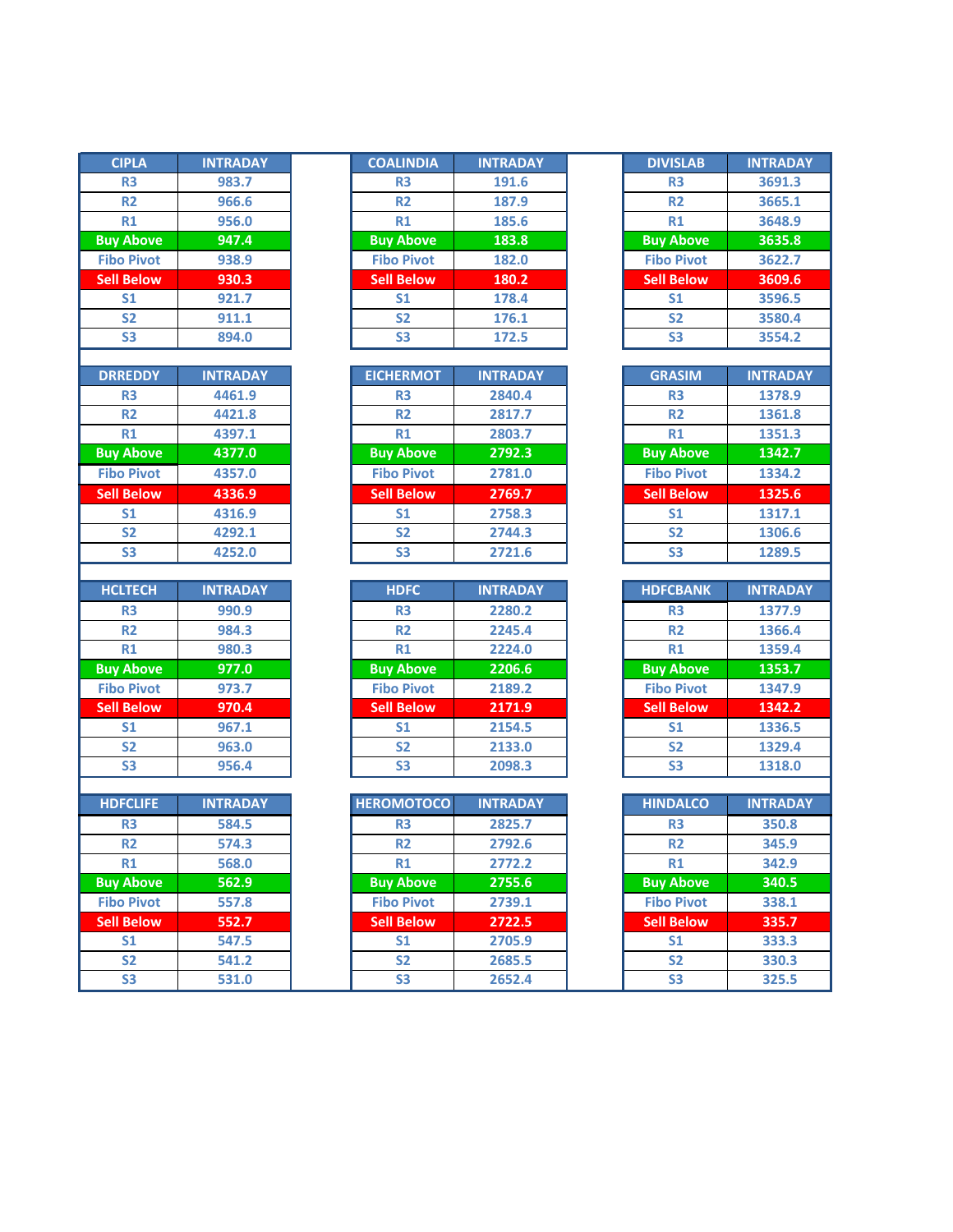| <b>HINDUNILVR</b>                        | <b>INTRADAY</b>  |  |  |  |  |
|------------------------------------------|------------------|--|--|--|--|
| R <sub>3</sub>                           | 2349.1           |  |  |  |  |
| R <sub>2</sub>                           | 2314.9           |  |  |  |  |
| R1                                       | 2293.8           |  |  |  |  |
| <b>Buy Above</b>                         | 2276.7           |  |  |  |  |
| <b>Fibo Pivot</b>                        | 2259.7           |  |  |  |  |
| <b>Sell Below</b>                        | 2242.6           |  |  |  |  |
| S <sub>1</sub>                           | 2225.5           |  |  |  |  |
| $\overline{\mathsf{S2}}$                 | 2204.4           |  |  |  |  |
| S3                                       | 2170.3           |  |  |  |  |
|                                          |                  |  |  |  |  |
| <b>INFY</b>                              | <b>INTRADAY</b>  |  |  |  |  |
| R <sub>3</sub>                           | 1511.6           |  |  |  |  |
| R <sub>2</sub>                           | 1495.3           |  |  |  |  |
| R1                                       | 1485.2           |  |  |  |  |
| <b>Buy Above</b>                         | 1477.1           |  |  |  |  |
| <b>Fibo Pivot</b>                        | 1468.9           |  |  |  |  |
| <b>Sell Below</b>                        | 1460.8           |  |  |  |  |
| S <sub>1</sub>                           | 1452.6           |  |  |  |  |
| S <sub>2</sub>                           | 1442.6           |  |  |  |  |
| S <sub>3</sub>                           | 1426.3           |  |  |  |  |
|                                          |                  |  |  |  |  |
|                                          |                  |  |  |  |  |
| <b>JSWSTEEL</b>                          | <b>INTRADAY</b>  |  |  |  |  |
| R <sub>3</sub>                           | 595.9            |  |  |  |  |
| R <sub>2</sub>                           | 586.8            |  |  |  |  |
| R1                                       | 581.1            |  |  |  |  |
| <b>Buy Above</b>                         | 576.5            |  |  |  |  |
| <b>Fibo Pivot</b>                        | 572.0            |  |  |  |  |
| <b>Sell Below</b>                        | 567.4            |  |  |  |  |
| S <sub>1</sub>                           | 562.8            |  |  |  |  |
| S <sub>2</sub>                           | 557.2            |  |  |  |  |
| S3                                       | 548.0            |  |  |  |  |
|                                          |                  |  |  |  |  |
| <b>M&amp;M</b>                           | <b>INTRADAY</b>  |  |  |  |  |
| R3                                       | 1144.3           |  |  |  |  |
| R2                                       | 1125.4           |  |  |  |  |
| R1                                       | 1113.8           |  |  |  |  |
| <b>Buy Above</b>                         | 1104.3           |  |  |  |  |
| <b>Fibo Pivot</b>                        | 1094.9           |  |  |  |  |
| <b>Sell Below</b>                        | 1085.5           |  |  |  |  |
| $\overline{\text{S1}}$<br>S <sub>2</sub> | 1076.0<br>1064.4 |  |  |  |  |

| <b>HINDUNILVR</b> | <b>INTRADAY</b> | <b>ICICIBANK</b>  | <b>INTRADAY</b> | <b>INDUSINDBK</b> | <b>INTRADAY</b> |
|-------------------|-----------------|-------------------|-----------------|-------------------|-----------------|
| R <sub>3</sub>    | 2349.1          | R <sub>3</sub>    | 714.2           | R <sub>3</sub>    | 827.1           |
| R <sub>2</sub>    | 2314.9          | R <sub>2</sub>    | 709.4           | <b>R2</b>         | 816.8           |
| R1                | 2293.8          | R1                | 706.4           | R1                | 810.4           |
| <b>Buy Above</b>  | 2276.7          | <b>Buy Above</b>  | 704.0           | <b>Buy Above</b>  | 805.2           |
| <b>Fibo Pivot</b> | 2259.7          | <b>Fibo Pivot</b> | 701.6           | <b>Fibo Pivot</b> | 800.1           |
| <b>Sell Below</b> | 2242.6          | <b>Sell Below</b> | 699.2           | <b>Sell Below</b> | 794.9           |
| S <sub>1</sub>    | 2225.5          | S <sub>1</sub>    | 696.8           | S <sub>1</sub>    | 789.8           |
| <b>S2</b>         | 2204.4          | <b>S2</b>         | 693.8           | S <sub>2</sub>    | 783.4           |
| S <sub>3</sub>    | 2170.3          | S <sub>3</sub>    | 688.9           | S <sub>3</sub>    | 773.1           |

| <b>INFY</b>       | <b>INTRADAY</b> | <b>IOC</b>        | <b>INTRADAY</b> |  | <b>ITC</b>        |
|-------------------|-----------------|-------------------|-----------------|--|-------------------|
| R <sub>3</sub>    | 1511.6          | R <sub>3</sub>    | 76.5            |  | R <sub>3</sub>    |
| R <sub>2</sub>    | 1495.3          | R <sub>2</sub>    | 75.6            |  | <b>R2</b>         |
| R1                | 1485.2          | R1                | 75.1            |  | R1                |
| <b>Buy Above</b>  | 1477.1          | <b>Buy Above</b>  | 74.6            |  | <b>Buy Above</b>  |
| <b>Fibo Pivot</b> | 1468.9          | <b>Fibo Pivot</b> | 74.2            |  | <b>Fibo Pivot</b> |
| <b>Sell Below</b> | 1460.8          | <b>Sell Below</b> | 73.7            |  | <b>Sell Below</b> |
| S <sub>1</sub>    | 1452.6          | S <sub>1</sub>    | 73.3            |  | S <sub>1</sub>    |
| <b>S2</b>         | 1442.6          | <b>S2</b>         | 72.8            |  | S <sub>2</sub>    |
| S <sub>3</sub>    | 1426.3          | S <sub>3</sub>    | 71.9            |  | S <sub>3</sub>    |

| <b>JSWSTEEL</b>   | <b>INTRADAY</b> | <b>KOTAKBANK</b>  | <b>INTRADAY</b> | LT                | <b>INTRADAY</b> |
|-------------------|-----------------|-------------------|-----------------|-------------------|-----------------|
| R <sub>3</sub>    | 595.9           | R <sub>3</sub>    | 1704.6          | R <sub>3</sub>    | 1602.3          |
| <b>R2</b>         | 586.8           | <b>R2</b>         | 1688.0          | <b>R2</b>         | 1586.5          |
| R1                | 581.1           | R1                | 1677.7          | R1                | 1576.7          |
| <b>Buy Above</b>  | 576.5           | <b>Buy Above</b>  | 1669.4          | <b>Buy Above</b>  | 1568.8          |
| <b>Fibo Pivot</b> | 572.0           | <b>Fibo Pivot</b> | 1661.1          | <b>Fibo Pivot</b> | 1560.9          |
| <b>Sell Below</b> | 567.4           | <b>Sell Below</b> | 1652.8          | <b>Sell Below</b> | 1553.0          |
| S <sub>1</sub>    | 562.8           | S <sub>1</sub>    | 1644.5          | S <sub>1</sub>    | 1545.1          |
| S <sub>2</sub>    | 557.2           | <b>S2</b>         | 1634.2          | S <sub>2</sub>    | 1535.3          |
| S <sub>3</sub>    | 548.0           | S <sub>3</sub>    | 1617.6          | S <sub>3</sub>    | 1519.5          |

| M&M               | <b>INTRADAY</b> | <b>MARUTI</b>     | <b>INTRADAY</b> | <b>NESTLEIND</b>  | <b>INTRADAY</b> |
|-------------------|-----------------|-------------------|-----------------|-------------------|-----------------|
| R <sub>3</sub>    | 1144.3          | R <sub>3</sub>    | 8530.5          | R <sub>3</sub>    | 18150.2         |
| R <sub>2</sub>    | 1125.4          | <b>R2</b>         | 8475.3          | <b>R2</b>         | 17959.8         |
| R1                | 1113.8          | R1                | 8441.2          | R1                | 17842.2         |
| <b>Buy Above</b>  | 1104.3          | <b>Buy Above</b>  | 8413.6          | <b>Buy Above</b>  | 17747.0         |
| <b>Fibo Pivot</b> | 1094.9          | <b>Fibo Pivot</b> | 8386.1          | <b>Fibo Pivot</b> | 17651.8         |
| <b>Sell Below</b> | 1085.5          | <b>Sell Below</b> | 8358.5          | <b>Sell Below</b> | 17556.6         |
| S <sub>1</sub>    | 1076.0          | S <sub>1</sub>    | 8330.9          | <b>S1</b>         | 17461.5         |
| S <sub>2</sub>    | 1064.4          | <b>S2</b>         | 8296.8          | <b>S2</b>         | 17343.9         |
| S <sub>3</sub>    | 1045.6          | S <sub>3</sub>    | 8241.7          | S <sub>3</sub>    | 17153.5         |

| <b>INDUSINDBK</b>        | <b>INTRADAY</b>    |  |  |  |  |
|--------------------------|--------------------|--|--|--|--|
| R <sub>3</sub>           | 827.1              |  |  |  |  |
| R <sub>2</sub>           | 816.8              |  |  |  |  |
| R1                       | 810.4              |  |  |  |  |
| <b>Buy Above</b>         | 805.2              |  |  |  |  |
| <b>Fibo Pivot</b>        | 800.1              |  |  |  |  |
| <b>Sell Below</b>        | 794.9              |  |  |  |  |
| S <sub>1</sub>           | 789.8              |  |  |  |  |
| S <sub>2</sub>           | 783.4              |  |  |  |  |
| <b>S3</b>                | 773.1              |  |  |  |  |
|                          |                    |  |  |  |  |
| <b>ITC</b>               | <b>INTRADAY</b>    |  |  |  |  |
| R <sub>3</sub>           | 294.0              |  |  |  |  |
| R <sub>2</sub>           | 288.7              |  |  |  |  |
| R1                       | 285.5              |  |  |  |  |
| <b>Buy Above</b>         | 282.8              |  |  |  |  |
| <b>Fibo Pivot</b>        | 280.2              |  |  |  |  |
| <b>Sell Below</b>        | 277.5              |  |  |  |  |
| S <sub>1</sub>           | 274.9              |  |  |  |  |
| S <sub>2</sub>           | 271.7              |  |  |  |  |
| <b>S3</b>                | 266.4              |  |  |  |  |
|                          |                    |  |  |  |  |
| ίT                       | <b>INTRADAY</b>    |  |  |  |  |
| R <sub>3</sub>           | 1602.3             |  |  |  |  |
| <b>R2</b>                | 1586.5             |  |  |  |  |
| R1                       | 1576.7             |  |  |  |  |
| <b>Buy Above</b>         | 1568.8             |  |  |  |  |
| <b>Fibo Pivot</b>        | 1560.9             |  |  |  |  |
| <b>Sell Below</b>        | 1553.0             |  |  |  |  |
| S <sub>1</sub>           | 1545.1             |  |  |  |  |
| <b>S2</b>                | 1535.3             |  |  |  |  |
| S <sub>3</sub>           | 1519.5             |  |  |  |  |
| <b>NESTLEIND</b>         | <b>INTRADAY</b>    |  |  |  |  |
|                          |                    |  |  |  |  |
| R <sub>3</sub>           | 18150.2<br>17959.8 |  |  |  |  |
| R2                       |                    |  |  |  |  |
| R1<br><b>Buy Above</b>   | 17842.2<br>17747.0 |  |  |  |  |
| <b>Fibo Pivot</b>        |                    |  |  |  |  |
| <b>Sell Below</b>        | 17651.8<br>17556.6 |  |  |  |  |
| $\overline{\mathsf{S1}}$ | 17461.5            |  |  |  |  |
| $\overline{\text{S2}}$   | 17343.9            |  |  |  |  |
| $\overline{\text{S3}}$   |                    |  |  |  |  |
|                          | 17153.5            |  |  |  |  |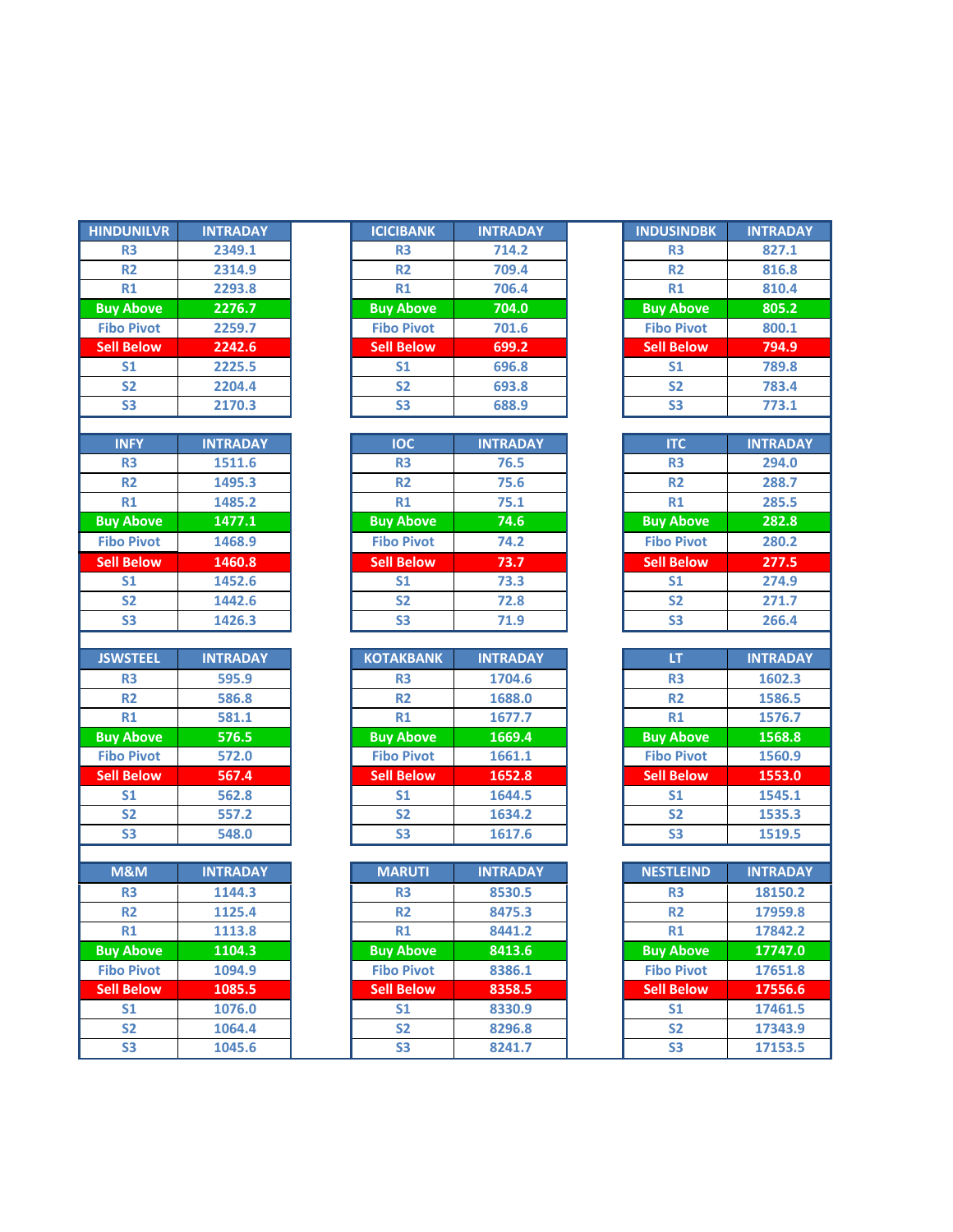| <b>NTPC</b>       | <b>INTRADAY</b> |  |  |
|-------------------|-----------------|--|--|
| R <sub>3</sub>    | 144.7           |  |  |
| <b>R2</b>         | 143.3           |  |  |
| R <sub>1</sub>    | 142.5           |  |  |
| <b>Buy Above</b>  | 141.9           |  |  |
| <b>Fibo Pivot</b> | 141.2           |  |  |
| <b>Sell Below</b> | 140.5           |  |  |
| S <sub>1</sub>    | 139.9           |  |  |
| <b>S2</b>         | 139.1           |  |  |
| S3                | 137.8           |  |  |
|                   |                 |  |  |
| <b>RELIANCE</b>   | <b>INTRADAY</b> |  |  |
| R <sub>3</sub>    | 2682.2          |  |  |
| <b>R2</b>         | 2595.5          |  |  |
| <b>R1</b>         | 2541.9          |  |  |
| <b>Buy Above</b>  | 2498.6          |  |  |
| <b>Fibo Pivot</b> | 2455.2          |  |  |
| <b>Sell Below</b> | 2411.9          |  |  |
| S <sub>1</sub>    | 2368.5          |  |  |
| S <sub>2</sub>    | 2314.9          |  |  |
| S3                | 2228.2          |  |  |
|                   |                 |  |  |
| <b>SHREECEM</b>   | <b>INTRADAY</b> |  |  |
| R <sub>3</sub>    | 19501.4         |  |  |
| <b>R2</b>         | 19358.8         |  |  |
| R1                | 19270.8         |  |  |
| <b>Buy Above</b>  | 19199.5         |  |  |
| <b>Fibo Pivot</b> | 19128.2         |  |  |
| <b>Sell Below</b> | 19056.9         |  |  |
| <b>S1</b>         | 18985.7         |  |  |
| S2                | 18897.6         |  |  |
| S3                | 18755.1         |  |  |
|                   |                 |  |  |
| <b>TATAMOTORS</b> | <b>INTRADAY</b> |  |  |
| R <sub>3</sub>    | 422.2           |  |  |
| <b>R2</b>         | 417.5           |  |  |
| R1                | 414.6           |  |  |
| <b>Buy Above</b>  | 412.2           |  |  |
| <b>Fibo Pivot</b> | 409.9           |  |  |
| <b>Sell Below</b> | 407.5           |  |  |
| S <sub>1</sub>    | 405.2           |  |  |
| <b>CO</b>         | כ רחו           |  |  |

| <b>NTPC</b>       | <b>INTRADAY</b> | <b>ONGC</b>       | <b>INTRADAY</b> | <b>POWERGRID</b>  | <b>INTRADAY</b> |
|-------------------|-----------------|-------------------|-----------------|-------------------|-----------------|
| <b>R3</b>         | 144.7           | R <sub>3</sub>    | 158.6           | R <sub>3</sub>    | 215.9           |
| <b>R2</b>         | 143.3           | <b>R2</b>         | 150.5           | <b>R2</b>         | 213.0           |
| R1                | 142.5           | R1                | 145.5           | R1                | 211.1           |
| <b>Buy Above</b>  | 141.9           | <b>Buy Above</b>  | 141.4           | <b>Buy Above</b>  | 209.7           |
| <b>Fibo Pivot</b> | 141.2           | <b>Fibo Pivot</b> | 137.4           | <b>Fibo Pivot</b> | 208.2           |
| <b>Sell Below</b> | 140.5           | <b>Sell Below</b> | 133.4           | <b>Sell Below</b> | 206.7           |
| S <sub>1</sub>    | 139.9           | S <sub>1</sub>    | 129.3           | S <sub>1</sub>    | 205.3           |
| <b>S2</b>         | 139.1           | <b>S2</b>         | 124.3           | <b>S2</b>         | 203.4           |
| S <sub>3</sub>    | 137.8           | S <sub>3</sub>    | 116.3           | S3                | 200.5           |

| <b>SBILIFE</b><br><b>RELIANCE</b><br><b>INTRADAY</b> | <b>INTRADAY</b><br><b>SBIN</b> |
|------------------------------------------------------|--------------------------------|
|                                                      |                                |
| 2682.2                                               | 1123.8                         |
| R <sub>3</sub>                                       | R <sub>3</sub>                 |
| R <sub>3</sub>                                       | 473.7                          |
| R <sub>2</sub>                                       | 1112.2                         |
| 2595.5                                               | <b>R2</b>                      |
| <b>R2</b>                                            | 470.5                          |
| 2541.9                                               | 1105.0                         |
| R1                                                   | 468.6                          |
| R1                                                   | R1                             |
| 2498.6                                               | 1099.2                         |
| <b>Buy Above</b>                                     | 467.0                          |
| <b>Buy Above</b>                                     | <b>Buy Above</b>               |
| <b>Fibo Pivot</b>                                    | <b>Fibo Pivot</b>              |
| <b>Fibo Pivot</b>                                    | 1093.4                         |
| 2455.2                                               | 465.4                          |
| <b>Sell Below</b>                                    | <b>Sell Below</b>              |
| <b>Sell Below</b>                                    | 463.8                          |
| 2411.9                                               | 1087.6                         |
| 2368.5                                               | 1081.8                         |
| S <sub>1</sub>                                       | 462.2                          |
| S <sub>1</sub>                                       | S <sub>1</sub>                 |
| <b>S2</b>                                            | 1074.6                         |
| <b>S2</b>                                            | <b>S2</b>                      |
| 2314.9                                               | 460.3                          |
| 2228.2                                               | 1063.1                         |
| <b>S3</b>                                            | 457.2                          |
| S <sub>3</sub>                                       | S <sub>3</sub>                 |

| <b>SHREECEM</b>   | <b>INTRADAY</b> | <b>SUNPHARMA</b>  | <b>INTRADAY</b> | <b>TATACONSUM</b> |  |
|-------------------|-----------------|-------------------|-----------------|-------------------|--|
| R <sub>3</sub>    | 19501.4         | R <sub>3</sub>    | 842.4           | R <sub>3</sub>    |  |
| <b>R2</b>         | 19358.8         | R <sub>2</sub>    | 837.8           | <b>R2</b>         |  |
| R1                | 19270.8         | R1                | 835.0           | R1                |  |
| <b>Buy Above</b>  | 19199.5         | <b>Buy Above</b>  | 832.7           | <b>Buy Above</b>  |  |
| <b>Fibo Pivot</b> | 19128.2         | <b>Fibo Pivot</b> | 830.4           | <b>Fibo Pivot</b> |  |
| <b>Sell Below</b> | 19056.9         | <b>Sell Below</b> | 828.1           | <b>Sell Below</b> |  |
| S <sub>1</sub>    | 18985.7         | S <sub>1</sub>    | 825.8           | S <sub>1</sub>    |  |
| <b>S2</b>         | 18897.6         | <b>S2</b>         | 823.0           | S <sub>2</sub>    |  |
| S <sub>3</sub>    | 18755.1         | S <sub>3</sub>    | 818.5           | S <sub>3</sub>    |  |

| <b>TATAMOTORS</b> | <b>INTRADAY</b> | <b>TATASTEEL</b>  | <b>INTRADAY</b> | <b>TCS</b>        | <b>INTRADAY</b> |
|-------------------|-----------------|-------------------|-----------------|-------------------|-----------------|
| R <sub>3</sub>    | 422.2           | R <sub>3</sub>    | 884.9           | <b>R3</b>         | 3381.0          |
| <b>R2</b>         | 417.5           | R <sub>2</sub>    | 878.8           | <b>R2</b>         | 3350.1          |
| R1                | 414.6           | R1                | 875.1           | R1                | 3331.0          |
| <b>Buy Above</b>  | 412.2           | <b>Buy Above</b>  | 872.0           | <b>Buy Above</b>  | 3315.5          |
| <b>Fibo Pivot</b> | 409.9           | <b>Fibo Pivot</b> | 869.0           | <b>Fibo Pivot</b> | 3300.1          |
| <b>Sell Below</b> | 407.5           | <b>Sell Below</b> | 865.9           | <b>Sell Below</b> | 3284.6          |
| S <sub>1</sub>    | 405.2           | S <sub>1</sub>    | 862.9           | S <sub>1</sub>    | 3269.1          |
| S <sub>2</sub>    | 402.3           | S <sub>2</sub>    | 859.2           | S <sub>2</sub>    | 3250.0          |
| S <sub>3</sub>    | 397.6           | S <sub>3</sub>    | 853.1           | S <sub>3</sub>    | 3219.1          |
|                   |                 |                   |                 |                   |                 |

| <b>POWERGRID</b>  | <b>INTRADAY</b> |
|-------------------|-----------------|
| R <sub>3</sub>    | 215.9           |
| R <sub>2</sub>    | 213.0           |
| R1                | 211.1           |
| <b>Buy Above</b>  | 209.7           |
| <b>Fibo Pivot</b> | 208.2           |
| <b>Sell Below</b> | 206.7           |
| S <sub>1</sub>    | 205.3           |
| <b>S2</b>         | 203.4           |
| S3                | 200.5           |

| <b>SBIN</b>       | <b>INTRADAY</b> |
|-------------------|-----------------|
| R <sub>3</sub>    | 473.7           |
| R <sub>2</sub>    | 470.5           |
| R1                | 468.6           |
| <b>Buy Above</b>  | 467.0           |
| <b>Fibo Pivot</b> | 465.4           |
| <b>Sell Below</b> | 463.8           |
| S <sub>1</sub>    | 462.2           |
| S <sub>2</sub>    | 460.3           |
| S3                | 457.2           |

| <b>TATACONSUM</b> | <b>INTRADAY</b> |
|-------------------|-----------------|
| R <sub>3</sub>    | 739.1           |
| R <sub>2</sub>    | 729.2           |
| R1                | 723.1           |
| <b>Buy Above</b>  | 718.1           |
| <b>Fibo Pivot</b> | 713.2           |
| <b>Sell Below</b> | 708.2           |
| S <sub>1</sub>    | 703.3           |
| S <sub>2</sub>    | 697.1           |
| S <sub>3</sub>    | 687.2           |

| <b>TCS</b>        | <b>INTRADAY</b> |
|-------------------|-----------------|
| R <sub>3</sub>    | 3381.0          |
| R <sub>2</sub>    | 3350.1          |
| R1                | 3331.0          |
| <b>Buy Above</b>  | 3315.5          |
| <b>Fibo Pivot</b> | 3300.1          |
| <b>Sell Below</b> | 3284.6          |
| S <sub>1</sub>    | 3269.1          |
| <b>S2</b>         | 3250.0          |
| S3                | 3219.1          |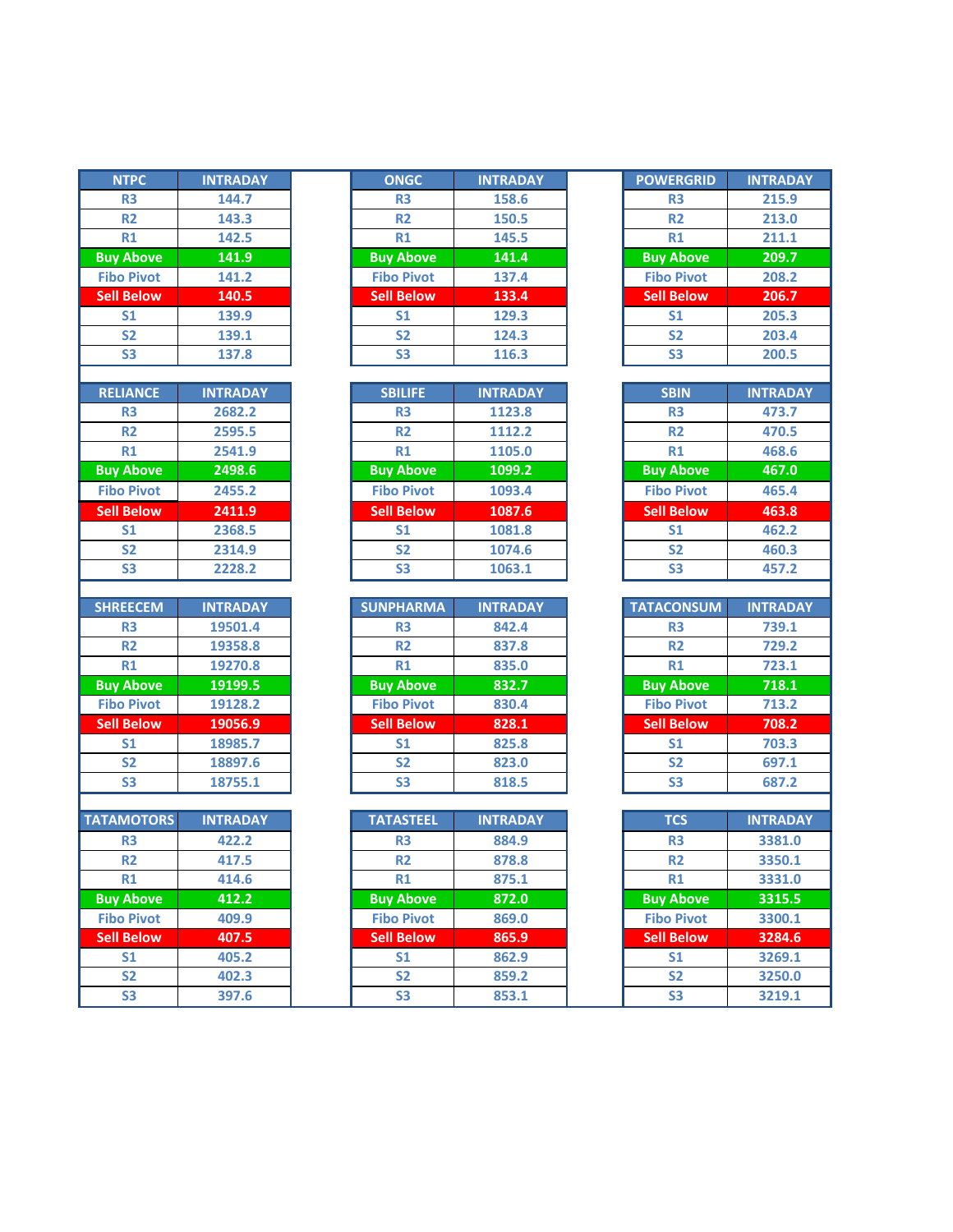| <b>TECHM</b>      | <b>INTRADAY</b> | <b>TITAN</b>      | <b>INTRAD</b> |
|-------------------|-----------------|-------------------|---------------|
| R3                | 1029.4          | R <sub>3</sub>    | 2037.8        |
| <b>R2</b>         | 1019.9          | R <sub>2</sub>    | 1988.4        |
| R1                | 1014.1          | R1                | 1957.9        |
| <b>Buy Above</b>  | 1009.4          | <b>Buy Above</b>  | 1933.2        |
| <b>Fibo Pivot</b> | 1004.7          | <b>Fibo Pivot</b> | 1908.         |
| <b>Sell Below</b> | 999.9           | <b>Sell Below</b> | 1883.8        |
| S <sub>1</sub>    | 995.2           | <b>S1</b>         | 1859.         |
| <b>S2</b>         | 989.4           | <b>S2</b>         | 1828.6        |
| S <sub>3</sub>    | 980.0           | S <sub>3</sub>    | 1779.2        |
|                   |                 |                   |               |
|                   |                 |                   |               |
| <b>UPL</b>        | <b>INTRADAY</b> | <b>WIPRO</b>      | <b>INTRAD</b> |
| R <sub>3</sub>    | 661.2           | R <sub>3</sub>    | 430.7         |
| <b>R2</b>         | 652.0           | <b>R2</b>         | 426.2         |
| R1                | 646.3           | R1                | 423.4         |
| <b>Buy Above</b>  | 641.7           | <b>Buy Above</b>  | 421.1         |
| <b>Fibo Pivot</b> | 637.2           | <b>Fibo Pivot</b> | 418.9         |
| <b>Sell Below</b> | 632.6           | <b>Sell Below</b> | 416.6         |
| S <sub>1</sub>    | 628.0           | <b>S1</b>         | 414.4         |
| <b>S2</b>         | 622.3           | <b>S2</b>         | 411.6         |

| <b>TECHM</b>      | <b>INTRADAY</b> | <b>TITAN</b>      | <b>INTRADAY</b> | <b>ULTRACEMCO</b> | <b>INTRADAY</b> |
|-------------------|-----------------|-------------------|-----------------|-------------------|-----------------|
| R <sub>3</sub>    | 1029.4          | R <sub>3</sub>    | 2037.8          | R <sub>3</sub>    | 5840.2          |
| <b>R2</b>         | 1019.9          | <b>R2</b>         | 1988.4          | <b>R2</b>         | 5758.2          |
| R1                | 1014.1          | R1                | 1957.9          | R1                | 5707.5          |
| <b>Buy Above</b>  | 1009.4          | <b>Buy Above</b>  | 1933.2          | <b>Buy Above</b>  | 5666.5          |
| <b>Fibo Pivot</b> | 1004.7          | <b>Fibo Pivot</b> | 1908.5          | <b>Fibo Pivot</b> | 5625.5          |
| <b>Sell Below</b> | 999.9           | <b>Sell Below</b> | 1883.8          | <b>Sell Below</b> | 5584.5          |
| S <sub>1</sub>    | 995.2           | S <sub>1</sub>    | 1859.1          | S <sub>1</sub>    | 5543.4          |
| <b>S2</b>         | 989.4           | S <sub>2</sub>    | 1828.6          | S <sub>2</sub>    | 5492.8          |
| S <sub>3</sub>    | 980.0           | S <sub>3</sub>    | 1779.2          | S <sub>3</sub>    | 5410.7          |

| <b>UPL</b>     | <b>INTRADAY</b> | <b>WIPRO</b>      | <b>INTRADAY</b> |
|----------------|-----------------|-------------------|-----------------|
| R <sub>3</sub> | 661.2           | R <sub>3</sub>    | 430.7           |
| R <sub>2</sub> | 652.0           | R <sub>2</sub>    | 426.2           |
| R1             | 646.3           | R1                | 423.4           |
| <b>Above</b>   | 641.7           | <b>Buy Above</b>  | 421.1           |
| o Pivot        | 637.2           | <b>Fibo Pivot</b> | 418.9           |
| <b>Below</b>   | 632.6           | <b>Sell Below</b> | 416.6           |
| S <sub>1</sub> | 628.0           | S <sub>1</sub>    | 414.4           |
| S <sub>2</sub> | 622.3           | S <sub>2</sub>    | 411.6           |
| S <sub>3</sub> | 613.1           | S <sub>3</sub>    | 407.1           |

| <b>ULTRACEMCO</b> | <b>INTRADAY</b> |
|-------------------|-----------------|
| R <sub>3</sub>    | 5840.2          |
| R <sub>2</sub>    | 5758.2          |
| R1                | 5707.5          |
| <b>Buy Above</b>  | 5666.5          |
| <b>Fibo Pivot</b> | 5625.5          |
| <b>Sell Below</b> | 5584.5          |
| S <sub>1</sub>    | 5543.4          |
| <b>S2</b>         | 5492.8          |
| S <sub>3</sub>    | 5410.7          |